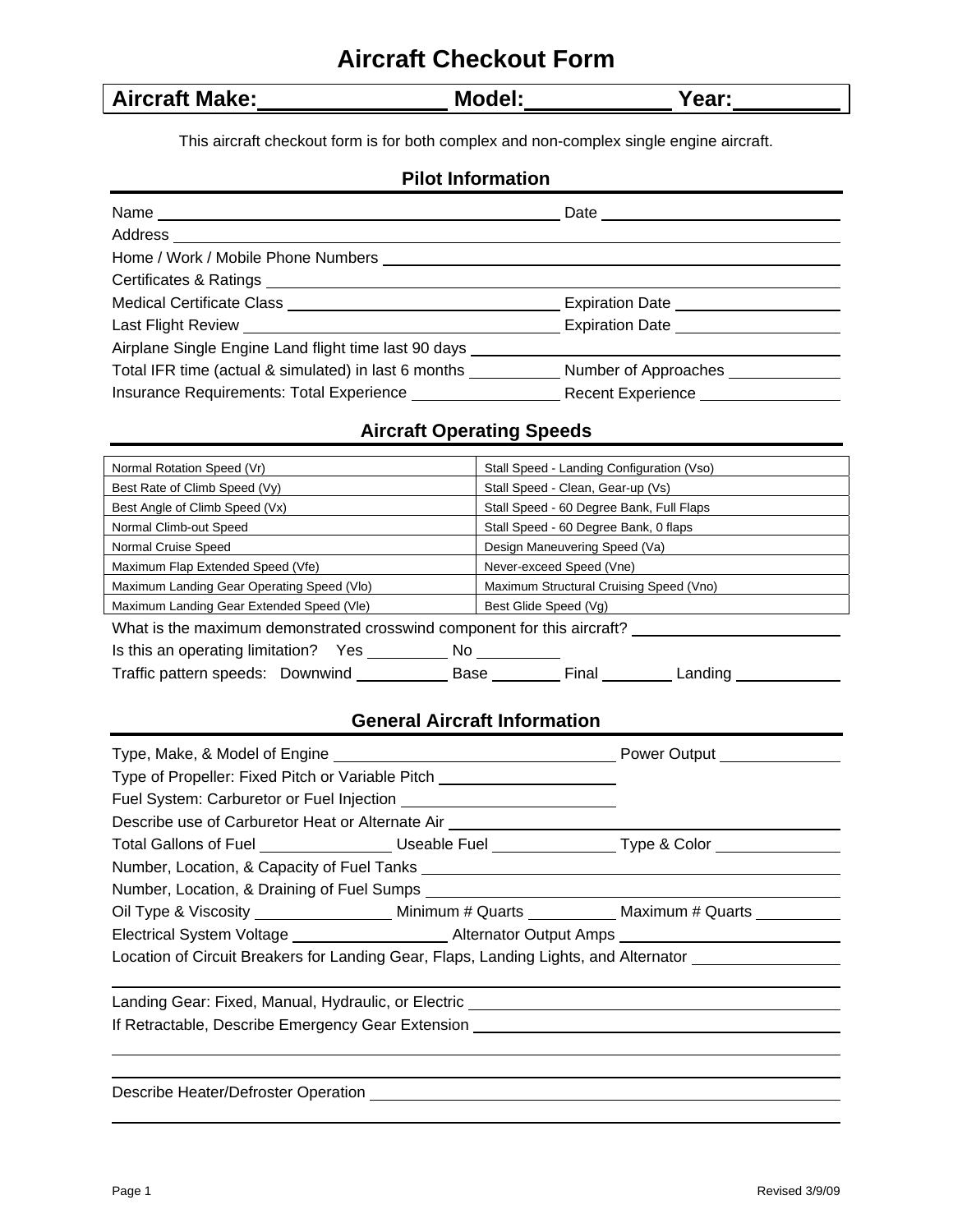## **Aircraft Weight & Balance Limitations**

| Maximum Gross Weigh |  |
|---------------------|--|
|                     |  |

Maximum Gross Weight Basic Empty Weight

Useful Load \_\_\_\_\_\_\_\_\_\_\_\_\_\_\_\_\_\_\_\_\_\_\_\_\_\_\_\_\_\_\_\_\_Useful Load with Full Fuel \_\_\_\_\_\_\_\_\_

Maximum Weight In Baggage Compartment(s)

Exercise**:** Complete multiple Weight & Balance calculations using the attached W&B Worksheets.

# **Performance Planning**

How many pounds of baggage can this aircraft carry with full fuel and each seat occupied by a 190 pound passenger?

Solve the following weight and balance problem for a maximum range flight with yourself and a 190 pound passenger in each remaining seat.

What is the gross weight?

Where is the center of gravity?

Is the flight within the weight and balance envelope?

How much fuel can you carry with no baggage? \_\_\_\_\_\_\_\_\_\_\_\_\_\_\_\_\_\_\_\_\_\_\_\_\_\_\_\_\_\_\_\_\_\_\_

How long can you fly with that amount of fuel?

With full fuel, allowing for a 45 minute fuel reserve, what is the maximum fuel endurance at 65% power at 5,000', standard conditions, lean mixture, zero wind, 2,500 RPM and gross weight?

What is the TAS at 5,000' and 65% power? \_\_

What RPM and Manifold Pressure combination yields 75% power at 4,000' PA at standard conditions? RPM Manifold Pressure

What is the fuel flow per hour at 75% at 4,000' with standard conditions?

What takeoff distance is required to clear a 50' obstacle at gross weight at a pressure altitude of 6,000' and 75 degrees Fahrenheit? (Assume no wind and a hard surface runway.)

What would the answer be if the takeoff was made at a sea-level pressure altitude grass surface runway?

Would high humidity increase or decrease this distance? Why?  $\_\_$ 

For a typical flight with full fuel, how long do you plan to fly before stopping for fuel?

#### **Use the following data to answer the following questions:**

*OAT 90 degrees; Press Alt 4,000' Full gross weight; Winds 090 degrees at 10 Kts:* 

What is the takeoff distance to clear a 50 foot obstacle? \_\_\_\_\_\_\_\_\_\_\_\_\_\_\_\_\_\_\_\_\_\_

What is the landing distance to clear a 50 foot obstacle?

# **Aircraft Checkout Completed**

|  | The above named pilot has satisfactorily completed aircraft checkout on |  |
|--|-------------------------------------------------------------------------|--|
|  |                                                                         |  |

CFI Name Certificate #

 $\overline{a}$ 

CFI Signature **Expiration Date** Expiration Date

|  |  | The above named pilot has received an aircraft maintenance briefing on |  |
|--|--|------------------------------------------------------------------------|--|
|--|--|------------------------------------------------------------------------|--|

M/O Name M/O Signature